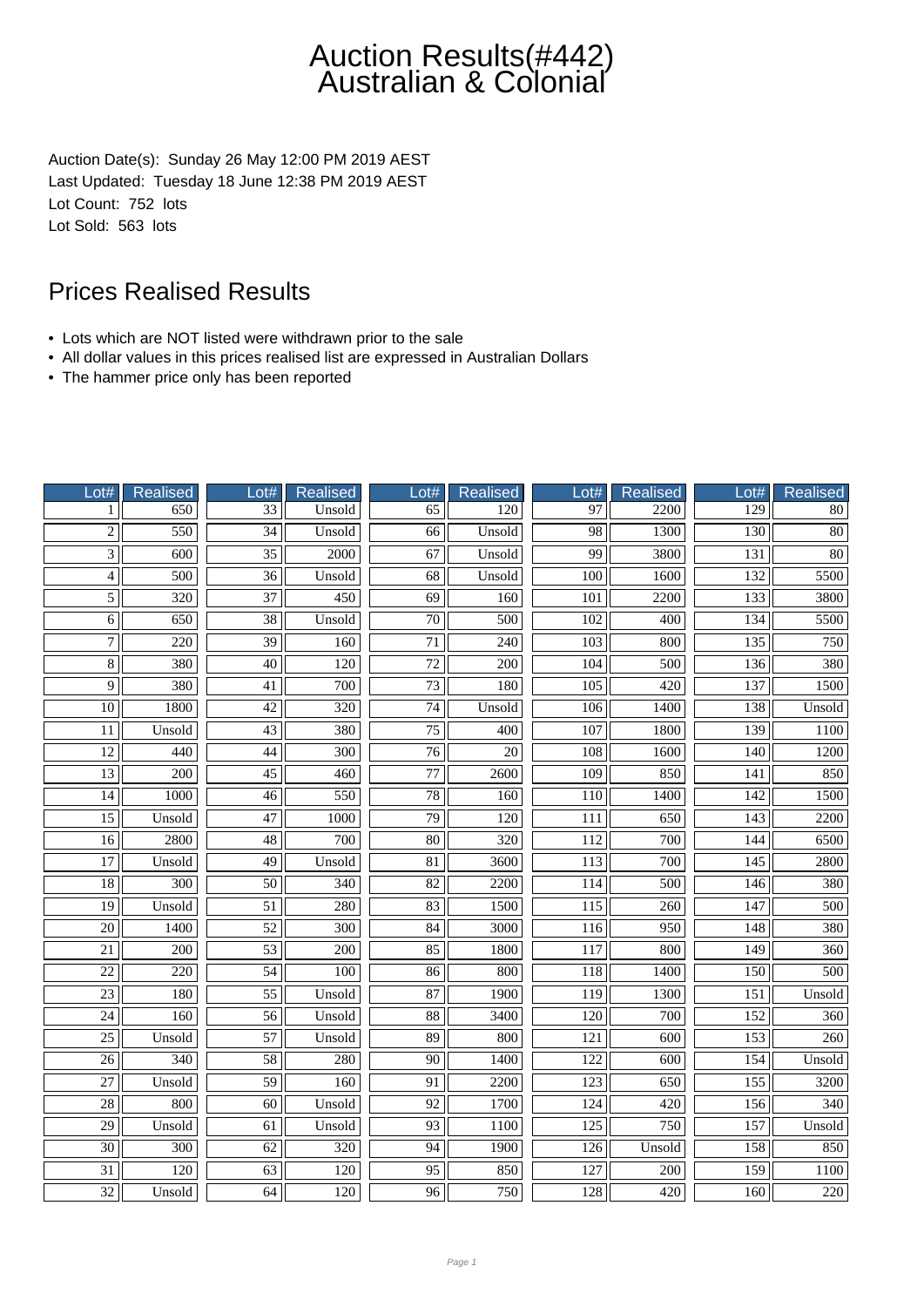Auction Date(s): Sunday 26 May 12:00 PM 2019 AEST Last Updated: Tuesday 18 June 12:38 PM 2019 AEST Lot Count: 752 lots Lot Sold: 563 lots

- Lots which are NOT listed were withdrawn prior to the sale
- All dollar values in this prices realised list are expressed in Australian Dollars
- The hammer price only has been reported

| Lot#             | <b>Realised</b>  | Lot#             | <b>Realised</b>  | $_0$ ot#         | <b>Realised</b>  | $_0$ ot#         | Realised         | Lot#             | <b>Realised</b>  |
|------------------|------------------|------------------|------------------|------------------|------------------|------------------|------------------|------------------|------------------|
| 161              | 200              | 193              | 280              | 225              | 300              | 256              | Unsold           | 288              | 120              |
| 162              | 1000             | 194              | $\overline{650}$ | $\overline{226}$ | $\overline{200}$ | $\overline{257}$ | 2200             | 289              | $\overline{80}$  |
| 163              | 500              | 195              | 650              | 227              | Unsold           | 258              | $\overline{400}$ | $\overline{290}$ | $\overline{140}$ |
| 164              | 750              | 196              | $\overline{60}$  | 228              | Unsold           | 259              | 240              | 291              | 80               |
| 165              | 480              | 197              | 380              | 229              | 100              | 260              | 260              | 292              | Unsold           |
| 166              | $\overline{150}$ | 198              | $\overline{60}$  | 230              | 10000            | 261              | 100              | $\overline{293}$ | 800              |
| 167              | 3600             | 199              | 300              | 231              | 850              | 262              | 120              | 294              | 4200             |
| 168              | 800              | $\overline{200}$ | $\overline{420}$ | 232              | 500              | $\overline{263}$ | 160              | $\overline{295}$ | 1000             |
| 169              | Unsold           | 201              | 80               | 232a             | Unsold           | 264              | Unsold           | 296              | Unsold           |
| 170              | 600              | 202              | Unsold           | 233              | Unsold           | 265              | Unsold           | 297              | Unsold           |
| 171              | 260              | 203              | 200              | 234              | Unsold           | 266              | 60               | 298              | 1150             |
| $\overline{172}$ | $\frac{320}{ }$  | $\overline{204}$ | Unsold           | 235              | $\overline{700}$ | $\overline{267}$ | $\overline{420}$ | $\overline{299}$ | Unsold           |
| 173              | 460              | $\overline{205}$ | Unsold           | 236              | Unsold           | $\overline{268}$ | $\overline{420}$ | $\overline{300}$ | 650              |
| 174              | 380              | 206              | 140              | 237              | 180              | 269              | Unsold           | $\overline{301}$ | 180              |
| $\overline{175}$ | 160              | $\overline{207}$ | 80               | 238              | 140              | 270              | 240              | 302              | 420              |
| 176              | 360              | 208              | 800              | 239              | 500              | 271              | $80\,$           | 303              | Unsold           |
| 177              | $\overline{600}$ | $\overline{209}$ | $\overline{100}$ | $\overline{240}$ | 550              | $\overline{272}$ | 100              | $\overline{304}$ | $\overline{260}$ |
| 178              | 1900             | 210              | 200              | 241              | 420              | 273              | 360              | 305              | Unsold           |
| 179              | 160              | 211              | Unsold           | 242              | Unsold           | 274              | 120              | 306              | Unsold           |
| 180              | 280              | 212              | Unsold           | 243              | Unsold           | 275              | 180              | 307              | 120              |
| 181              | Unsold           | 213              | 600              | 244              | Unsold           | 276              | 220              | 308              | Unsold           |
| 182              | 500              | 214              | $\overline{120}$ | 245              | 100              | $\overline{277}$ | $\overline{140}$ | 309              | 400              |
| 183              | $\overline{260}$ | $\overline{215}$ | 180              | $\frac{246}{ }$  | $\overline{200}$ | $\overline{278}$ | $\overline{200}$ | $\overline{310}$ | Unsold           |
| 184              | Unsold           | $\overline{216}$ | $\overline{300}$ | 247              | 140              | 279              | $\overline{100}$ | $\overline{311}$ | $\overline{300}$ |
| 185              | Unsold           | 217              | 200              | 248              | 120              | 280              | 80               | 312              | Unsold           |
| 186              | 240              | 218              | 200              | 249              | $\overline{60}$  | 281              | 360              | $\overline{313}$ | Unsold           |
| 187              | 260              | 219              | 220              | 250              | Unsold           | 282              | 700              | 314              | 140              |
| 188              | $\overline{100}$ | $\overline{220}$ | $\overline{100}$ | $\overline{251}$ | 160              | $\overline{283}$ | 400              | $\overline{315}$ | 380              |
| 189              | 100              | 221              | 360              | 252              | 300              | 284              | 1000             | 316              | Unsold           |
| 190              | Unsold           | 222              | 380              | 253              | 480              | 285              | 100              | $\overline{317}$ | 2250             |
| $\overline{191}$ | 550              | 223              | 200              | 254              | 220              | 286              | Unsold           | 318              | 120              |
| 192              | 200              | 224              | 240              | 255              | 650              | 287              | 80               | 319              | 100              |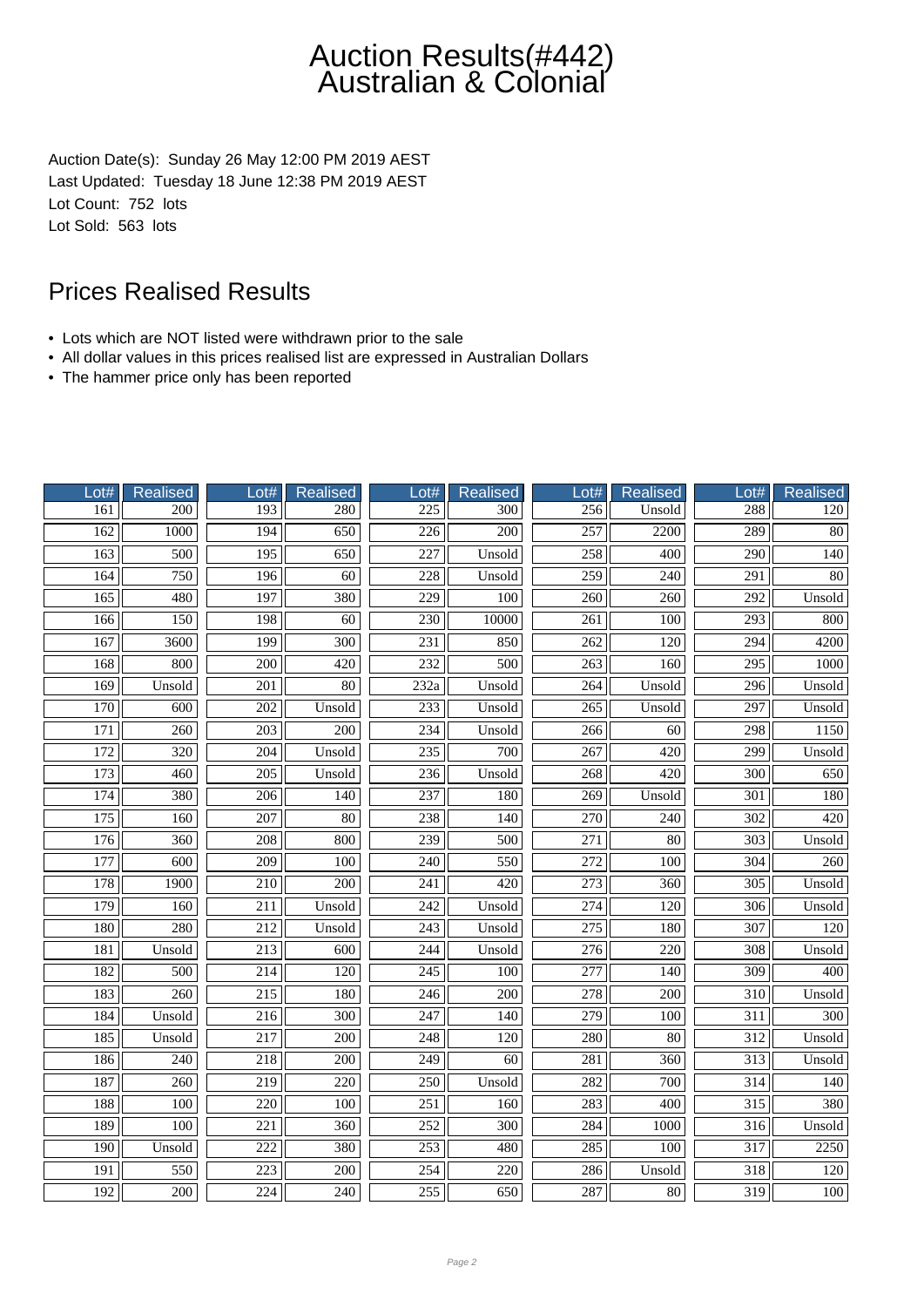Auction Date(s): Sunday 26 May 12:00 PM 2019 AEST Last Updated: Tuesday 18 June 12:38 PM 2019 AEST Lot Count: 752 lots Lot Sold: 563 lots

- Lots which are NOT listed were withdrawn prior to the sale
- All dollar values in this prices realised list are expressed in Australian Dollars
- The hammer price only has been reported

| Lot#             | Realised         | Lot#             | <b>Realised</b>  | Lot#             | <b>Realised</b>  | Lot# | <b>Realised</b>  | Lot#             | <b>Realised</b>  |
|------------------|------------------|------------------|------------------|------------------|------------------|------|------------------|------------------|------------------|
| 320              | 300              | 353              | 380              | 383              | 300              | 412  | 3000             | 444              | 300              |
| $\overline{321}$ | Unsold           | 354              | 380              | 383a             | Unsold           | 413  | 420              | $\overline{445}$ | 480              |
| 322              | Unsold           | 355              | 380              | 384              | 500              | 414  | Unsold           | 446              | 140              |
| 323              | 220              | 356              | 80               | 385              | 480              | 415  | 300              | 447              | 460              |
| 324              | 140              | $\overline{357}$ | Unsold           | 386              | 200              | 416  | 240              | 448              | 900              |
| $\overline{325}$ | Unsold           | 358              | Unsold           | 386a             | Unsold           | 417  | 300              | 449              | 1600             |
| $\overline{326}$ | $\overline{240}$ | 359              | 440              | 387              | Unsold           | 418  | 3000             | $\overline{450}$ | Unsold           |
| 327              | $\overline{320}$ | 360              | Unsold           | 387a             | $\overline{300}$ | 419  | 3000             | 451              | 160              |
| 328              | 480              | 361              | 120              | 388              | 1300             | 420  | Unsold           | 452              | Unsold           |
| 329              | 340              | 362              | 160              | 389              | 2400             | 421  | Unsold           | 453              | 800              |
| 330              | 200              | 363              | 400              | 390              | 1100             | 422  | Unsold           | 454              | 120              |
| $\overline{331}$ | Unsold           | 364              | 160              | $\overline{391}$ | $\frac{2000}{ }$ | 423  | $\overline{500}$ | $\overline{455}$ | $\overline{220}$ |
| $\overline{332}$ | Unsold           | 365              | 460              | 392              | Unsold           | 424  | Unsold           | 456              | 460              |
| 334              | 180              | 366              | 100              | 393              | Unsold           | 425  | $\overline{300}$ | 457              | 100              |
| $\overline{335}$ | Unsold           | 366a             | 100              | 394              | 500              | 426  | 800              | 458              | Unsold           |
| 336              | 80               | 367              | Unsold           | 395              | 500              | 427  | 700              | 459              | Unsold           |
| 337              | Unsold           | 368              | $\overline{80}$  | $\overline{396}$ | Unsold           | 428  | $\overline{300}$ | 460              | 240              |
| 338              | 380              | 369              | 100              | 397              | 1300             | 429  | 600              | 461              | Unsold           |
| 339              | Unsold           | $\overline{370}$ | Unsold           | 398              | 900              | 430  | $\overline{400}$ | 462              | 160              |
| $\overline{340}$ | Unsold           | 371              | Unsold           | 399              | 1000             | 431  | 1800             | 463              | 80               |
| 341              | Unsold           | 372              | Unsold           | 400              | Unsold           | 432  | Unsold           | 464              | Unsold           |
| $\overline{342}$ | $\overline{220}$ | $\overline{373}$ | $\overline{360}$ | 401              | 1100             | 433  | 460              | 465              | $\overline{300}$ |
| $\overline{343}$ | 260              | $\overline{374}$ | $\overline{400}$ | 402              | 1000             | 434  | $\overline{600}$ | 466              | 200              |
| 344              | 380              | 375              | Unsold           | 403              | 280              | 435  | Unsold           | 467              | Unsold           |
| $\overline{345}$ | 380              | 376              | Unsold           | 404              | 3400             | 436  | Unsold           | 468              | 3600             |
| 346              | 300              | 376a             | Unsold           | 405              | 250              | 437  | 220              | 469              | Unsold           |
| 347              | 300              | 377              | 120              | 406              | 500              | 438  | 550              | 470              | 160              |
| 348              | 380              | 378              | 60               | 407              | Unsold           | 439  | 2000             | 471              | 200              |
| $\overline{349}$ | 380              | 379              | $\overline{500}$ | 408              | 1000             | 440  | 900              | 472              | 400              |
| $\overline{350}$ | 180              | 380              | 800              | 409              | Unsold           | 441  | 700              | 473              | 280              |
| 351              | $\overline{300}$ | 381              | Unsold           | 410              | Unsold           | 442  | 280              | 474              | 50               |
| 352              | 150              | 382              | 650              | 411              | 1100             | 443  | 320              | 475              | Unsold           |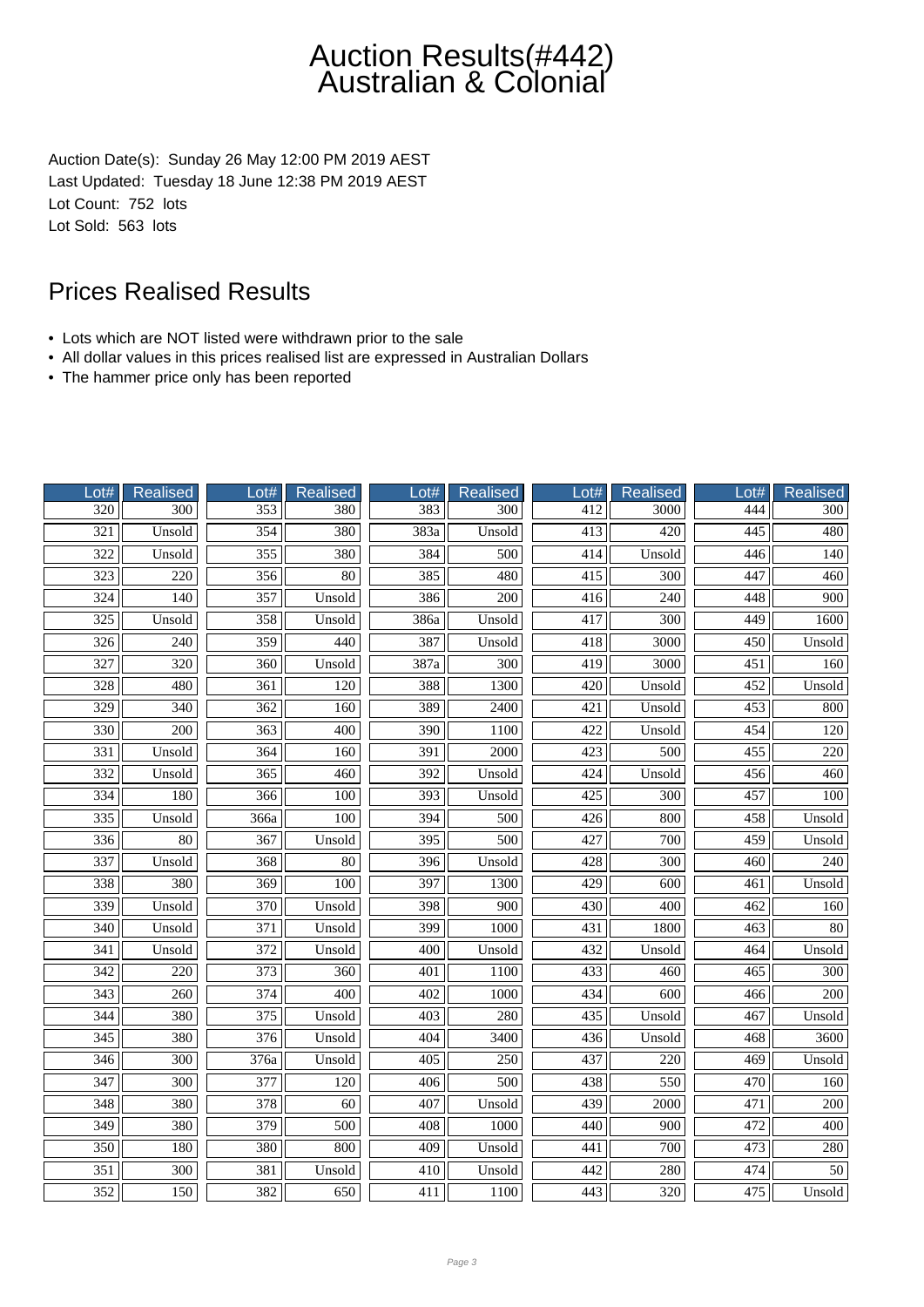Auction Date(s): Sunday 26 May 12:00 PM 2019 AEST Last Updated: Tuesday 18 June 12:38 PM 2019 AEST Lot Count: 752 lots Lot Sold: 563 lots

- Lots which are NOT listed were withdrawn prior to the sale
- All dollar values in this prices realised list are expressed in Australian Dollars
- The hammer price only has been reported

| Lot#             | Realised         | Lot#             | <b>Realised</b>  | Lot#             | <b>Realised</b>  | Lot#             | Realised         | Lot#             | <b>Realised</b>  |
|------------------|------------------|------------------|------------------|------------------|------------------|------------------|------------------|------------------|------------------|
| 476              | 100              | 508              | 600              | 540              | 380              | 572              | 4600             | 605              | Unsold           |
| 477              | $\overline{320}$ | 509              | Unsold           | 541              | $\overline{600}$ | $\overline{573}$ | 440              | $\overline{606}$ | 850              |
| 478              | 120              | 510              | Unsold           | $\overline{542}$ | Unsold           | $\overline{574}$ | 750              | $\overline{607}$ | 400              |
| 479              | 700              | 511              | Unsold           | $\overline{543}$ | Unsold           | 575              | 460              | 609              | 1800             |
| 480              | 120              | 512              | 1400             | 544              | 260              | 576              | Unsold           | 611              | 1900             |
| 481              | 140              | $\overline{513}$ | 380              | 545              | 400              | $\overline{577}$ | 240              | $\overline{612}$ | 260              |
| 482              | Unsold           | 514              | 120              | 546              | Unsold           | 578              | Unsold           | 613              | 600              |
| 483              | 60               | $\overline{515}$ | $\overline{360}$ | 547              | Unsold           | 579              | $\overline{300}$ | $\overline{614}$ | $\overline{750}$ |
| 484              | Unsold           | 516              | 4400             | 548              | Unsold           | 580              | Unsold           | 615              | 200              |
| 485              | Unsold           | 517              | 75               | 549              | Unsold           | 581              | 280              | 616              | Unsold           |
| 486              | Unsold           | 518              | 150              | 550              | Unsold           | 582              | 2800             | 617              | 600              |
| 487              | 550              | $\overline{519}$ | $\overline{260}$ | 551              | 1300             | 583              | 800              | 618              | $\overline{320}$ |
| 488              | Unsold           | $\overline{520}$ | $\overline{200}$ | $\overline{552}$ | 550              | 584              | 200              | $\overline{619}$ | 1000             |
| 489              | 150              | 521              | Unsold           | 553              | 2200             | 585              | Unsold           | 620              | Unsold           |
| 490              | Unsold           | $\overline{522}$ | 750              | 554              | 400              | 586              | 420              | $\overline{621}$ | 1500             |
| 491              | Unsold           | 523              | Unsold           | 555              | 420              | 587              | 1600             | 622              | 600              |
| 492              | 4400             | 524              | 600              | 556              | 1600             | 588              | $\overline{460}$ | $\overline{623}$ | 550              |
| 493              | 180              | 525              | Unsold           | 557              | Unsold           | 589              | 1300             | 624              | 120              |
| 494              | Unsold           | 526              | Unsold           | 558              | 6500             | 590              | 3000             | 625              | 750              |
| 495              | 480              | 527              | 120              | 559              | Unsold           | 591              | 3000             | 626              | 440              |
| 496              | Unsold           | 528              | Unsold           | 560              | 3000             | 592              | 10000            | 627              | 550              |
| 497              | $\overline{750}$ | 529              | Unsold           | 561              | Unsold           | $\overline{593}$ | 3000             | 628              | 300              |
| 498              | 280              | 530              | 500              | $\overline{562}$ | 900              | 594              | 750              | 629              | 1000             |
| 499              | $\overline{320}$ | 531              | 100              | 563              | 1600             | $\overline{595}$ | Unsold           | $\overline{630}$ | 320              |
| 500              | Unsold           | 532              | Unsold           | 564              | 3000             | 597              | Unsold           | 631              | 420              |
| 501              | Unsold           | 533              | 1200             | 565              | 1150             | 598              | 3000             | 632              | 280              |
| 502              | Unsold           | 534              | 160              | 566              | 1100             | 599              | 4600             | 633              | $80\,$           |
| $\overline{503}$ | 3000             | $\overline{535}$ | 180              | 567              | Unsold           | 600              | 4200             | 634              | $\overline{340}$ |
| 504              | Unsold           | 536              | 220              | 568              | Unsold           | 601              | 900              | 635              | 60               |
| $\overline{505}$ | 180              | 537              | Unsold           | 569              | Unsold           | 602              | 340              | 636              | $\overline{60}$  |
| 506              | 600              | 538              | 700              | 570              | Unsold           | 603              | 260              | 637              | 320              |
| 507              | 550              | 539              | 460              | 571              | 1200             | 604              | 280              | 638              | Unsold           |